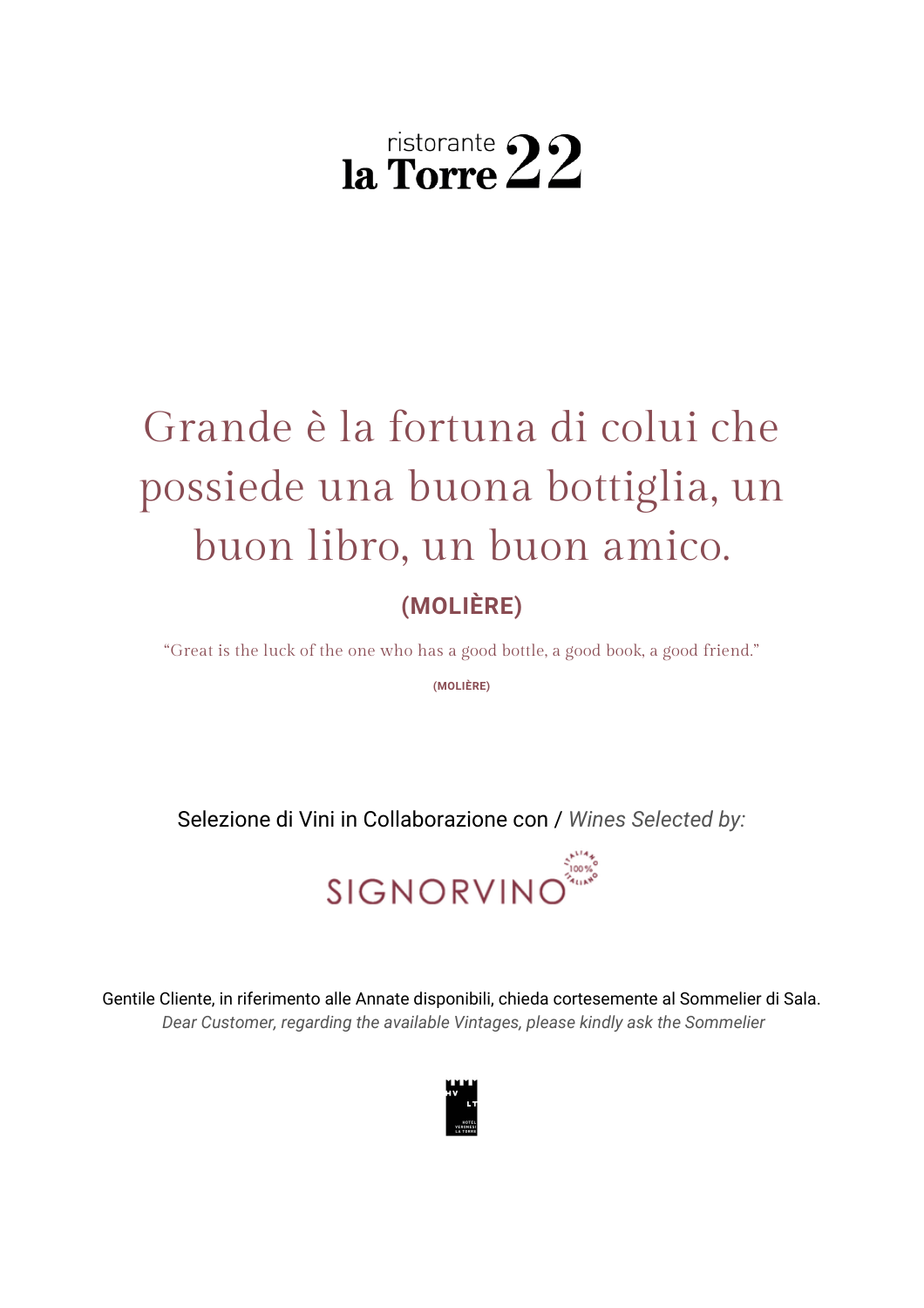

# **I N O S T R I V I N I A L L A M E S C I T A**

#### WINES BY THE GLASS

### **S P U M A N T I / S P A R K L I N G W I N E S**

| PROSECCO VALDOBBIADENE SUPERIORE | <b>VENETO</b> | $\epsilon$ 4.00 |
|----------------------------------|---------------|-----------------|
| FRANCIACORTA                     | LOMBARDIA     | $\epsilon$ 6.00 |

#### **B I A N C H I / W H I T E W I N E S**

| SOAVE                        | <b>VENETO</b> | $\epsilon$ 4,00 |
|------------------------------|---------------|-----------------|
| SCAIA GARGANEGA / CHARDONNAY | <b>VENETO</b> | $\epsilon$ 4,00 |
| LUGANA                       | <b>VENETO</b> | $\epsilon$ 4,00 |
| GEWÜRZTRAMINER               | ALTO ADIGE    | $\in$ 4.00      |
| SAUVIGNON                    | FRIULI V.G.   | $\epsilon$ 5.00 |
| CHARDONNAY                   | FRIULI V.G.   | $\epsilon$ 6.00 |

#### **R O S S I / R E D W I N E S**

| VALPOLICELLA CLASSICO      | <b>VENETO</b> | $\epsilon$ 4.00 |
|----------------------------|---------------|-----------------|
| VALPOLICELLA RIPASSO       | VENETO        | $\epsilon$ 5.00 |
| AMARONE DELLA VALPOLICELLA | <b>VENETO</b> | $\epsilon$ 8.00 |
| CHIANTI CLASSICO           | TOSCANA       | $\epsilon$ 6.00 |

### **D O L C I / S W E E T W I N E S**

| MOSCATO "DINDARELLO"                  | <b>VENETO</b> | $\epsilon$ 4.50 |
|---------------------------------------|---------------|-----------------|
| RECIOTO DELLA VALPOLICELLA VALPANTENA | <b>VENETO</b> | $\epsilon$ 6.00 |

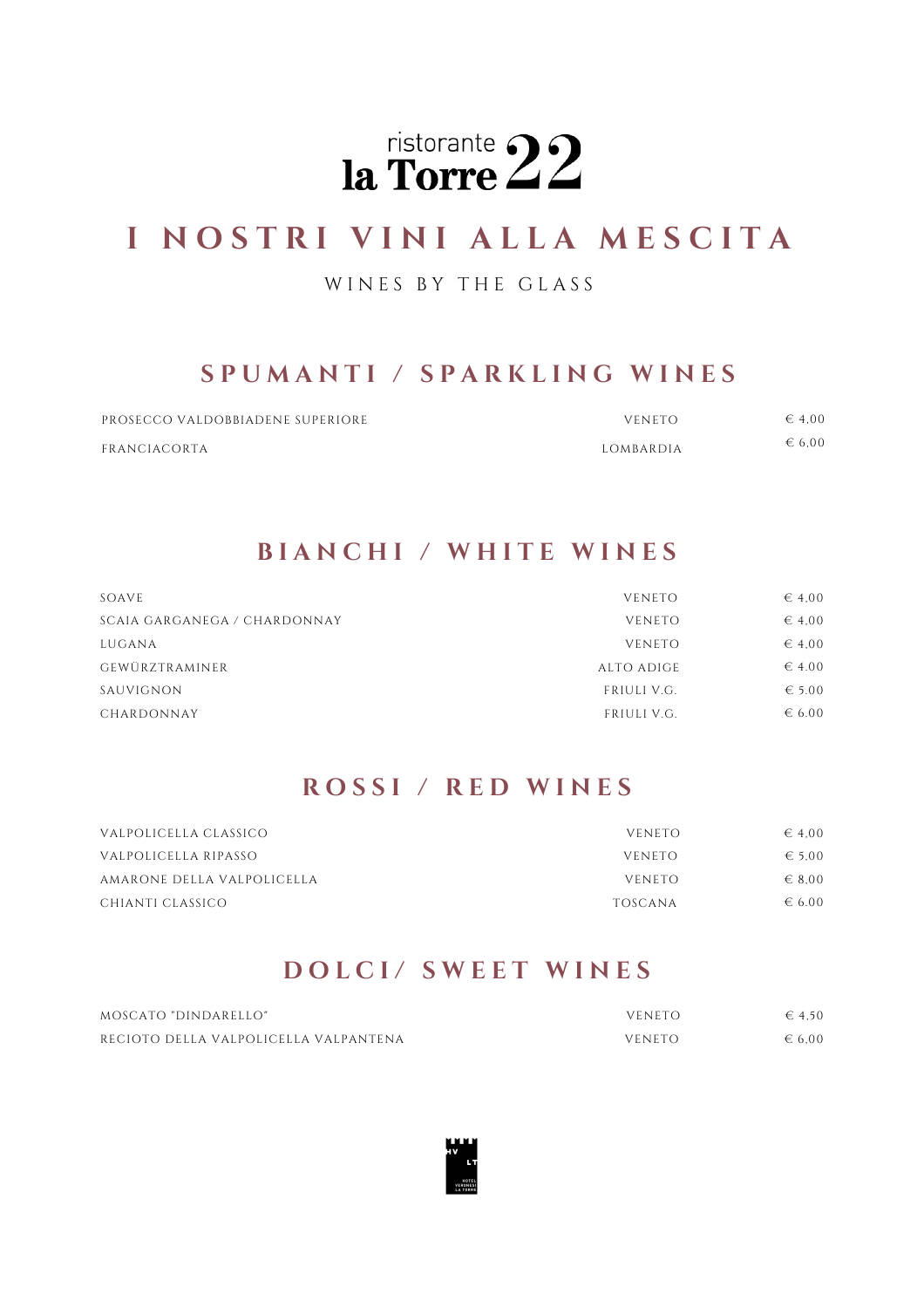

# **I N O S T R I V I N I I N B O T T I G L I A**

O U R W I N E S

#### **S P U M A N T I / S P A R K L I N G W I N E S**

| PROSECCO VALDOBBIADENE DOCG COL VETORAZ EX.DRY      | 11.5% VOL. VENETO    | $\in 20,00$ |
|-----------------------------------------------------|----------------------|-------------|
| FRANCIAC. DOCG CÀ DEL BOSCO CUVÈE PRESTIGE 44 EDIZ. | 12.5% VOL. LOMBARDIA | $\in 40,00$ |
| FRANCIACORTA DOCG VILLA SATÈN BRUT MILL, 2016       | 12.5% VOL. LOMBARDIA | $\in$ 30,00 |
| FRANCIAC. DOCG BELLAVISTA "ALMA GRAN CUVÈE" BRUT    | 12.5% VOL. LOMBARDIA | € 36.00     |
| FRANCIAC. DOCG VILLA DIAMANT 2015 DOSAGGIO ZERO     | 12.5% VOL. LOMBARDIA | $\in$ 32.00 |
| TRENTO DOC FERRARI "PERLÈ BRUT" MILL. 2015          | 12.5% VOL. TRENTINO  | € 35.00     |

### **C H A M P A G N E**

| CHAMPAGNE LAURENT PERRIER BRUT S.A.                                   | 12% VOL. FRANCIA   | $\epsilon$ 50.00  |
|-----------------------------------------------------------------------|--------------------|-------------------|
| CHAMPAGNE PHILIPPONNAT "GRAND BLANC" EXTRA BRUT 2011 12% VOL. FRANCIA |                    | $\epsilon$ 90.00  |
| CHAMPAGNE RUINART ROSÈ "SECOND SKIN"                                  | 12.5% VOL. FRANCIA | € 130.00          |
| CHAMPAGNE DOM PÉRIGNON "VINTAGE" 2012                                 | 12.5% VOL. FRANCIA | $\epsilon$ 210.00 |

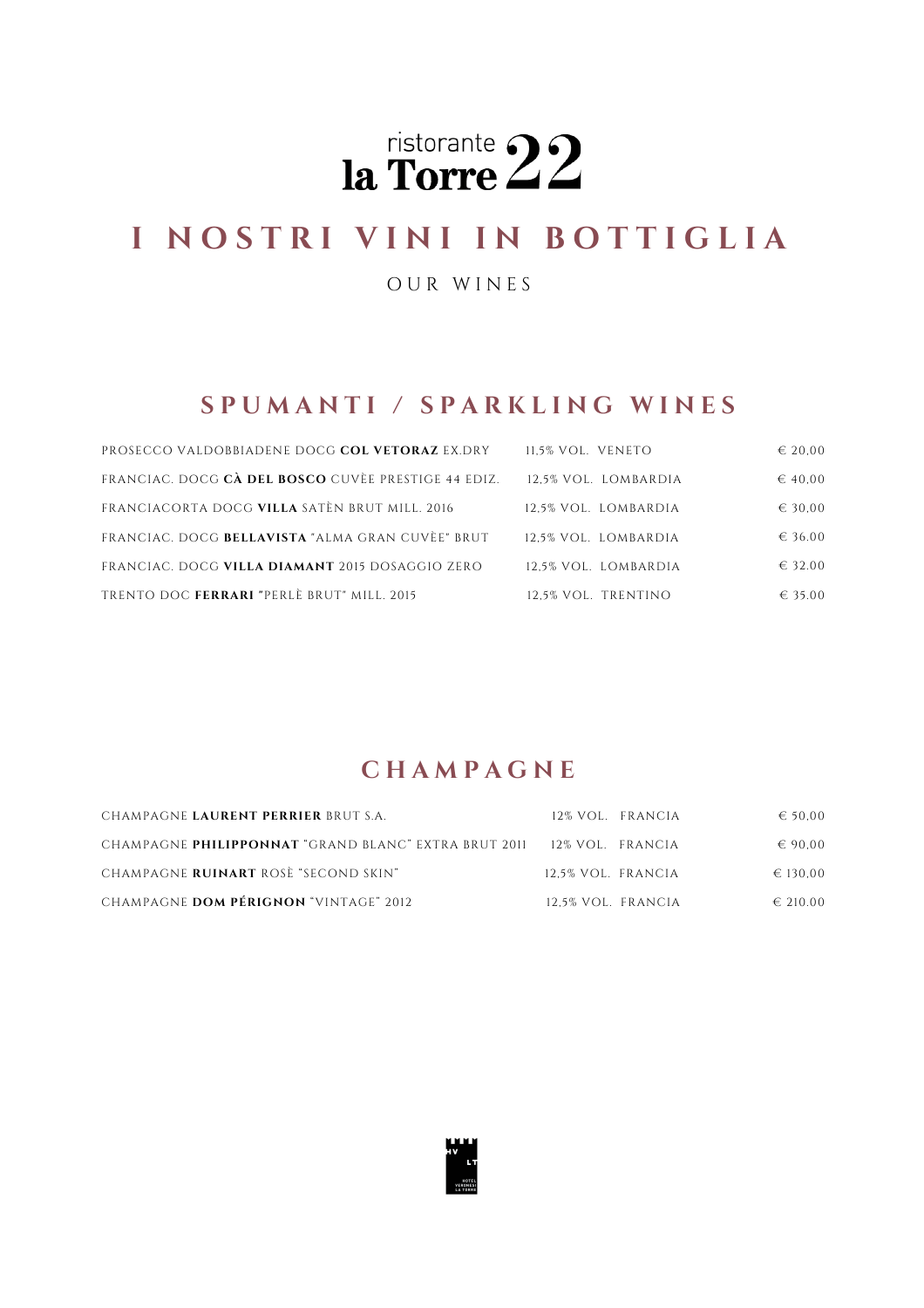# **V I N I B I A N C H I / W H I T E W I N E S**

| CUSTOZA SUPERIORE DOC "AMEDEO" CAVALCHINA '20                               | 13.5% VOL. VERONA     | $\in 25,00$ |
|-----------------------------------------------------------------------------|-----------------------|-------------|
| SCAIA VENEZIE IGT <b>TENUTA SANT'ANTONIO</b> GARGANEGA/CHARD.'20 12.5% VOL. | <b>VR</b>             | $\in 20,00$ |
| SOAVE CLASSICO "OTTO" PRÀ 2020                                              | 12.5% VOL. VERONA     | $\in 18,00$ |
| SOAVE CLASSICO DOC PIEROPAN "CALVARINO" BIO 2019                            | 12,5% VOL. VERONA     | $\in 26.00$ |
| LUGANA DOC ETICHETTA HOTEL VERONESI LA TORRE 2019                           | 12.5% VOL. VENETO     | $\in$ 18.00 |
| LUGANA DOC OTTELLA "LE CREETE" 2020                                         | 13% VOL. VENETO       | $\in 22.00$ |
| LUGANA DOC <b>ZENATO</b> SANTA CRISTINA 2020                                | 13% VOL. VENETO       | $\in 20.00$ |
| CHARDONNAY VENEZIA GIULIA JERMANN 2020                                      | 13% VOL. FRIULI V.G.  | $\in 26.00$ |
| SAUVIGNON VENEZIA GIULIA DOC JERMANN 2019                                   | 13% VOL. FRIULI V.G.  | $\in$ 24.00 |
| MALVASIA PUNTINATA LAZIO IGP <b>TENIMENTI LEONE BIO</b> 2019                | 12.5% VOL.<br>LAZIO   | $\in$ 18.00 |
| GEWÜRZTRAMINER DOC ELENA WALCH 2021                                         | 14% VOL. ALTO ADIGE   | $\in 21.00$ |
| GEWÜRZTRAMINER DOC LAGEDER 2020                                             | 12.5% VOL. ALTO ADIGE | $\in 24.00$ |

# VINI ROSATI E SPUMANTI ROSATI / **R O S É A N D S P A R K L I N G R O S É W I N E S**

| BARDOLINO CHIARETTO DOC POGGIO DELLE GRAZIE 2020     | 12% VOL. VERONA | ∈ 18.00          |
|------------------------------------------------------|-----------------|------------------|
| PROSECCO ROSÉ DOC VALDOBBIADENE "VIGNÈR" MILLESIMATO | 11% VOL. VENETO | $\epsilon$ 20.00 |
| ROSATO "ARDEA" LA CASTELLINA 2021                    | 12% VOL. LOMB.  | $\epsilon$ 15.00 |

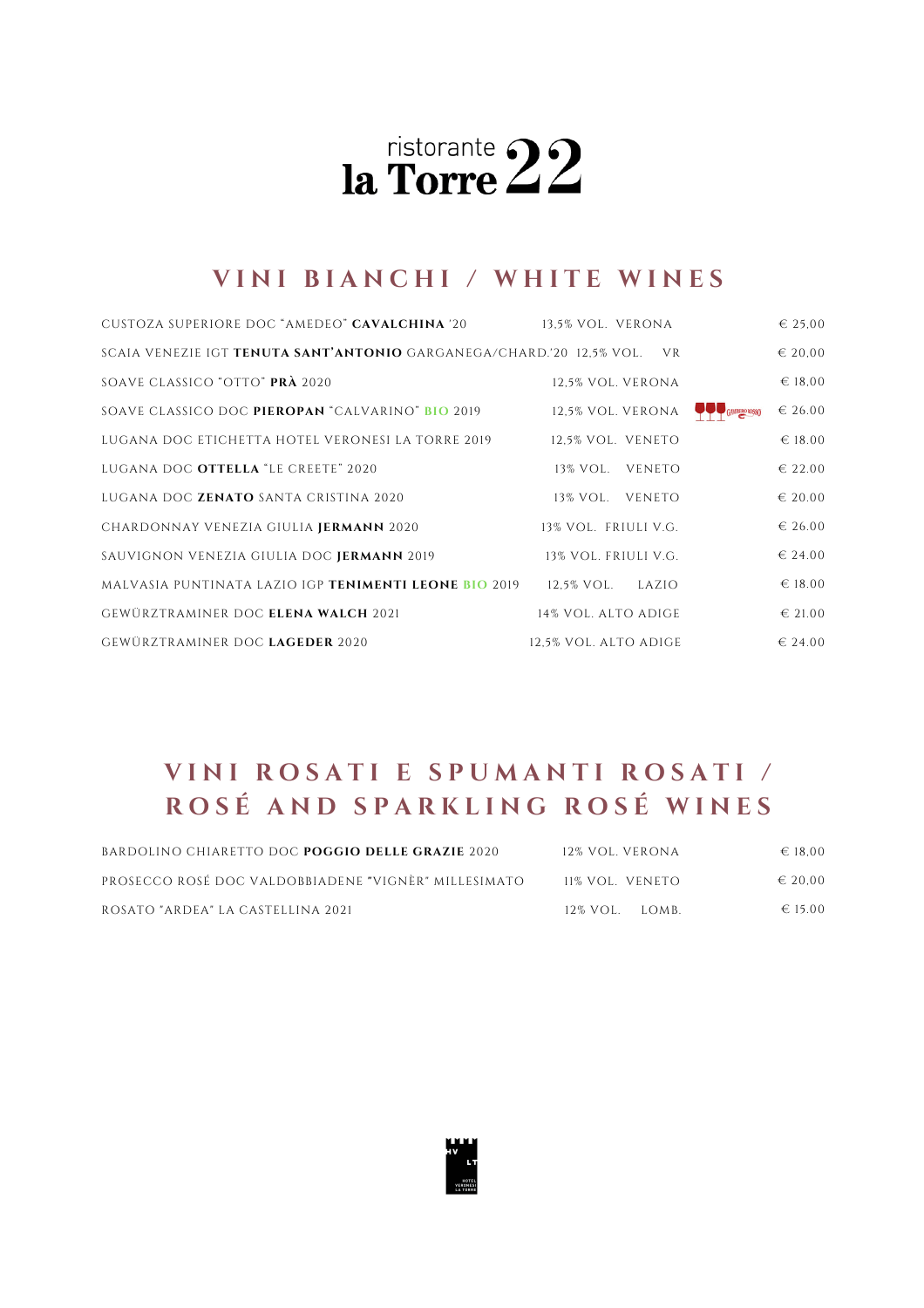# VINI ROSSI LOCALI / LOCAL RED WINES

| VALP. CLASS. DOC ETICHETTA HOTEL VERONESI LA TORRE 2019                                     | 12.5% VOL. VERONA | $\in$ 18.00 |
|---------------------------------------------------------------------------------------------|-------------------|-------------|
| VALPOLICELLA CLASSICO DOC TEDESCHI "LUCCHINE" 2020                                          | 13% VOL. VERONA   | € 18,00     |
| VALPOLICELLA CLASSICO DOC MONTE SANTOCCIO 2020                                              | 12% VOL. VERONA   | $\in$ 19,00 |
| VALPOLICELLA CLASS. SUP. DOC SPERI "S.URBANO" BIO 2018                                      | 13.5% VOL. VERONA | $\in 26.00$ |
| VALPOLICELLA SUPERIORE DOC MARION 2017                                                      | 14.5% VOL. VERONA | $\in 29.00$ |
| VALPOLICELLA CLASS. SUP. RIPASSO DOC MONTE SANTOCCIO 2019 14% VOL. VERONA                   |                   | $\in 23.00$ |
| VALP. CLASS.SUP. RIPASSO <b>C.TE SANT'ALDA</b> "CAMPI MAGRI" <b>BIO</b> '17 14% VOL. VERONA |                   | $-6.29.00$  |
| "REFOLÀ" ROSSO VENETO IGT. LE VIGNE DI SAN PIETRO '15                                       | 14.5% VOL. VERONA | $-649.00$   |
| "LA GROLA" VERONESE IGT ALLEGRINI 2018                                                      | 14% VOL. VERONA   | $\in 25.00$ |

### **V I N I R O S S I / R E D W I N E S**

| CABERNET SAUVIGNON IGT VENETO <b>MARION</b> 2017           | 14.5% VOL.            | VERONA             | € 32.00          |
|------------------------------------------------------------|-----------------------|--------------------|------------------|
| CHIANTI CL. DOCG <b>LAMOLE DI LAMOLE</b> ETICHETTA BLU '18 | 13.5% VOL. TOSCANA    |                    | $\epsilon$ 25.00 |
| BRUNELLO DI MONTALCINO DOCG <b>VILLA POGGIO SALVI</b> 2017 |                       | 14% VOL. – TOSCANA | € 33.00          |
| PINOT NERO ALTO ELENA WALCH "LUDWIG" 2018                  | 13.5% VOL. ALTO ADIGE |                    | € 36.00          |

### **B I R R A / B E E R**

| MENABREA BIONDA "PREMIUM LAGER" 330 ML.                                      | 4.8% VOL. PIEMONTE   | $\epsilon$ 5.00 |
|------------------------------------------------------------------------------|----------------------|-----------------|
| SIGNORVINO ART. LOCALE BIONDA "LA BIONDA DI SIGNORVINO" 330 ML. 4.8% VOL. VR |                      | $\epsilon$ 6.00 |
| SIGNORVINO ART. LOCALE ROSSA "LA ROSSA DI SIGNORVINO"                        | 330 ML. 4,8% VOL. VR | $\epsilon$ 6.00 |

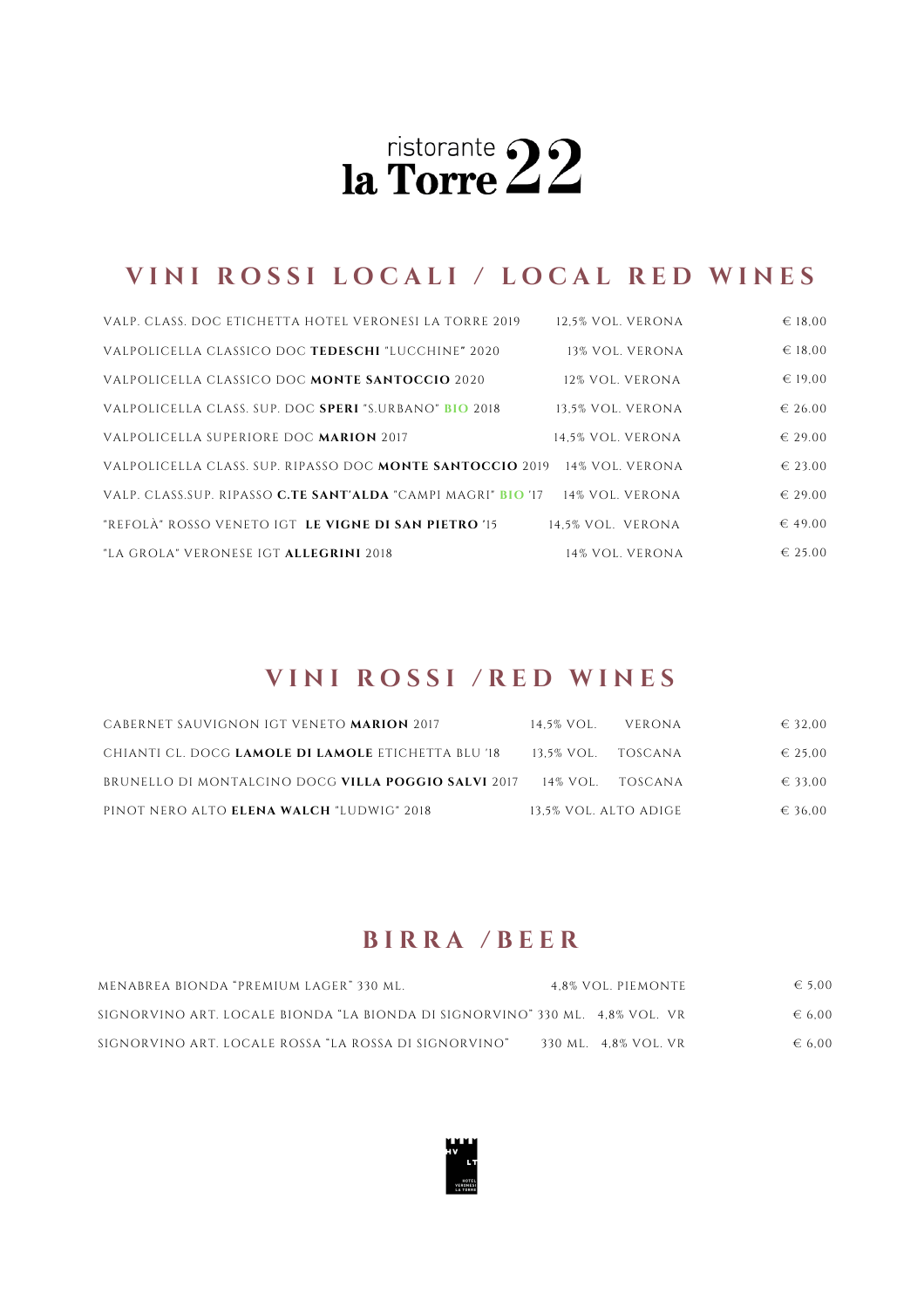### **A M A R O N E**

| AMARONE VALPOLICELLA DOCG BRIGALDARA              | 16.5% VOL. VERONA $\bullet$ CHEERS $\epsilon$ 40.00 |                  |
|---------------------------------------------------|-----------------------------------------------------|------------------|
| AMARONE VALPOLICELLA DOCG MASI "COSTASERA" 2016   | 15% VOL. VERONA                                     | $\in 40.00$      |
| AMARONE VALPOLICELLA CLASS. DOC CÀ LA BIONDA 2015 | 16% VOL. VERONA                                     | $\in$ 45.00      |
| AMARONE VALPOLICELLA DOCG MARION 2017             | 16% VOL. VERONA                                     | $\epsilon$ 52.00 |

## SUPER ITALIAN "RED SELECTION"

| AMARONE DOCG QUINTARELLI 2013                          | VERONA<br>16.5% VOL. | $\in$ 240.00      |
|--------------------------------------------------------|----------------------|-------------------|
| MERLOT APPARITA IGT CASTELLO DI AMA 2009               | 13.5% VOL. TOSCANA   | $\in 260,00$      |
| SOLAIA IGT <b>ANTINORI</b> 2008                        | 14% VOL. TOSCANA     | $\in 280.00$      |
| BARBARESCO DOCG GAJA 2010                              | 14.5% VOL. PIEMONTE  | $\in 250.00$      |
| BAROLO ARBORINA DOCG ELIO ALTARE 2013                  | 14.5% VOL. PIEMONTE  | $\epsilon$ 100.00 |
| "LA POJA" <b>ALLEGRINI</b> IGT MONOVITIGNO CORVINA '11 | 14.5% VOL. VERONA    | $\epsilon$ 100.00 |

### VINI DA DESSERT /DESSERT WINES

| RECIOTO VALP. DOCG <b>BERTANI</b> VALPANTENA 2018                     | 500 ML | 13% VOL. | VENETO | $\epsilon$ 26.00 |
|-----------------------------------------------------------------------|--------|----------|--------|------------------|
| MOSCATO VENETO IGT <b>MACULAN</b> "DINDARELLO" 2020 375 ML 11.5% VOL. |        |          | VENETO | $\epsilon$ 19.00 |